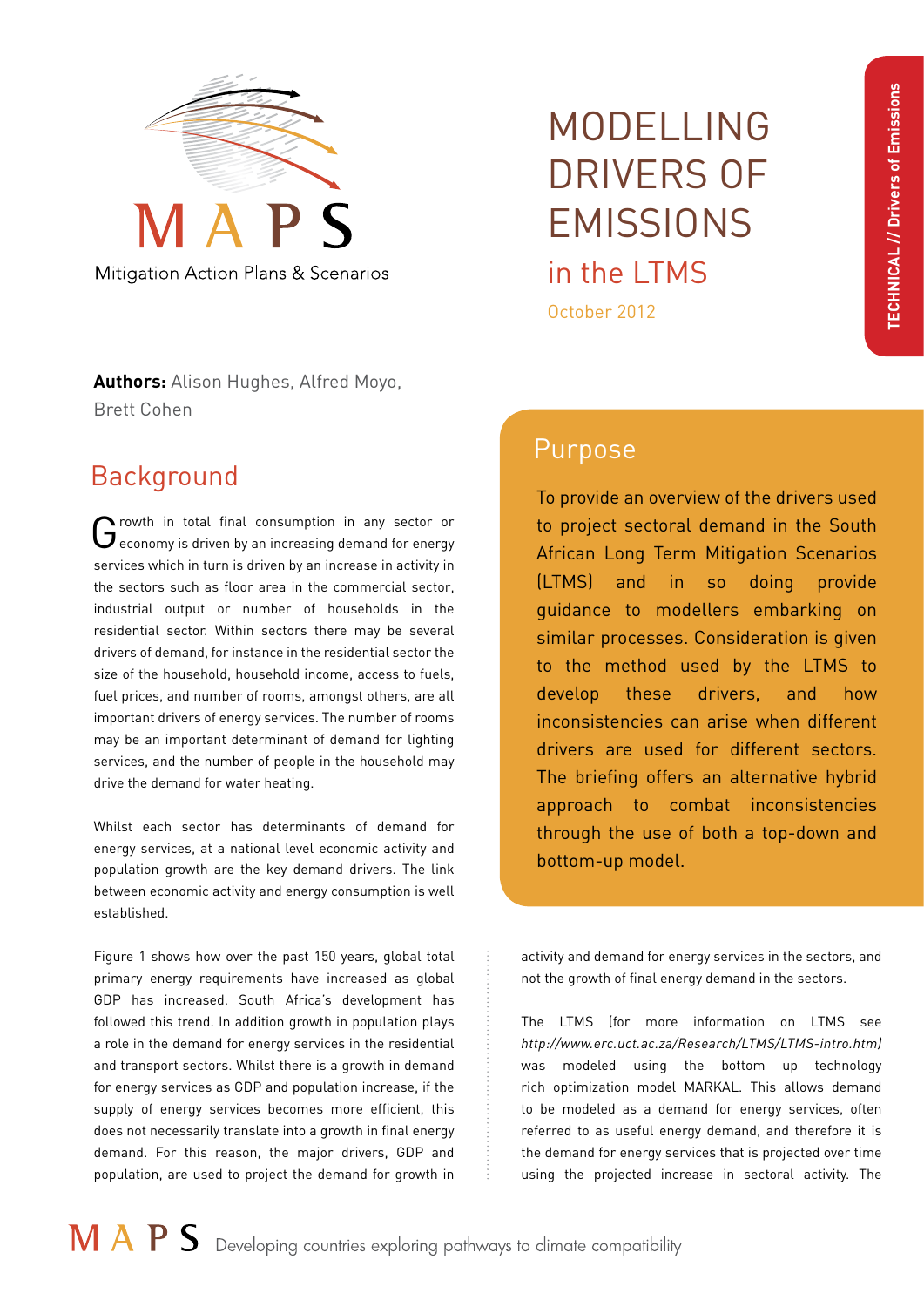#### FIGURE 1: **WORLD TOTAL PRIMARY ENERGY REQUIREMENTS VS GDP (PPP)**



Source: Maddison and Rech in WEC, 2004

demand for useful energy services is translated into final energy consumption through the use of appliances or technologies which have different efficiencies and may use different fuels allowing the energy intensity of production to change over time. The final energy demand of each sector is a model output.

Drivers of demand such as prices were not considered in the LTMS model, although this is possible to do.

#### 1. Forecasting drivers of emissions in the LTMS

#### 1.1 Approach

Common methods for forecasting demand are trend analysis and econometric forecasting. Trend analysis extrapolates past growth trends into the future while econometric forecasting correlates demand with other variables to relate future growth in demand to the growth of these variables in the future.

In the LTMS the useful demand for energy services was calculated exogenously for the commercial, industrial and agricultural sector using elasticities and intensities.

In general, elasticities indicate the responsiveness of one variable to changes in another and are calculated using historic time series data. The elasticity of subsector outputs to GDP was used to estimate the growth in the activity of each sector or sub-sector over time. Elasticities to GDP were specifically used to make projections of growth in output in terms of either value added or physical output in the industrial sub-sectors. In the commercial sector the floor area of buildings grows in relation to GDP, and in the agricultural sector, agricultural output grows in relation to GDP. In the transport sector, demand for passenger and freight transport grew with an elasticity to GDP and population and in the residential sector population growth is directly related to an increase in the number of households.

Demand for energy services over time is calculated using intensities which relate energy service demand to the projected sectoral activity e.g. useful energy required for space heating per square meter of a particular type of commercial building. The intensity of demand for energy services can be adjusted to account for factors such as improved building design, or processes i.e. the amount of useful energy services required by the sector to produce a unit of output.

Two reality checks were performed on the exogenously calculated demand for energy services, firstly, the cumulative output from industrial sectors such as mining could not exceed the economically recoverable reserves and secondly, the trend of increasing commercial share of GDP in the economy should continue.

The result is commercial sector growing faster than industrial sector as can be seen in Figure 2.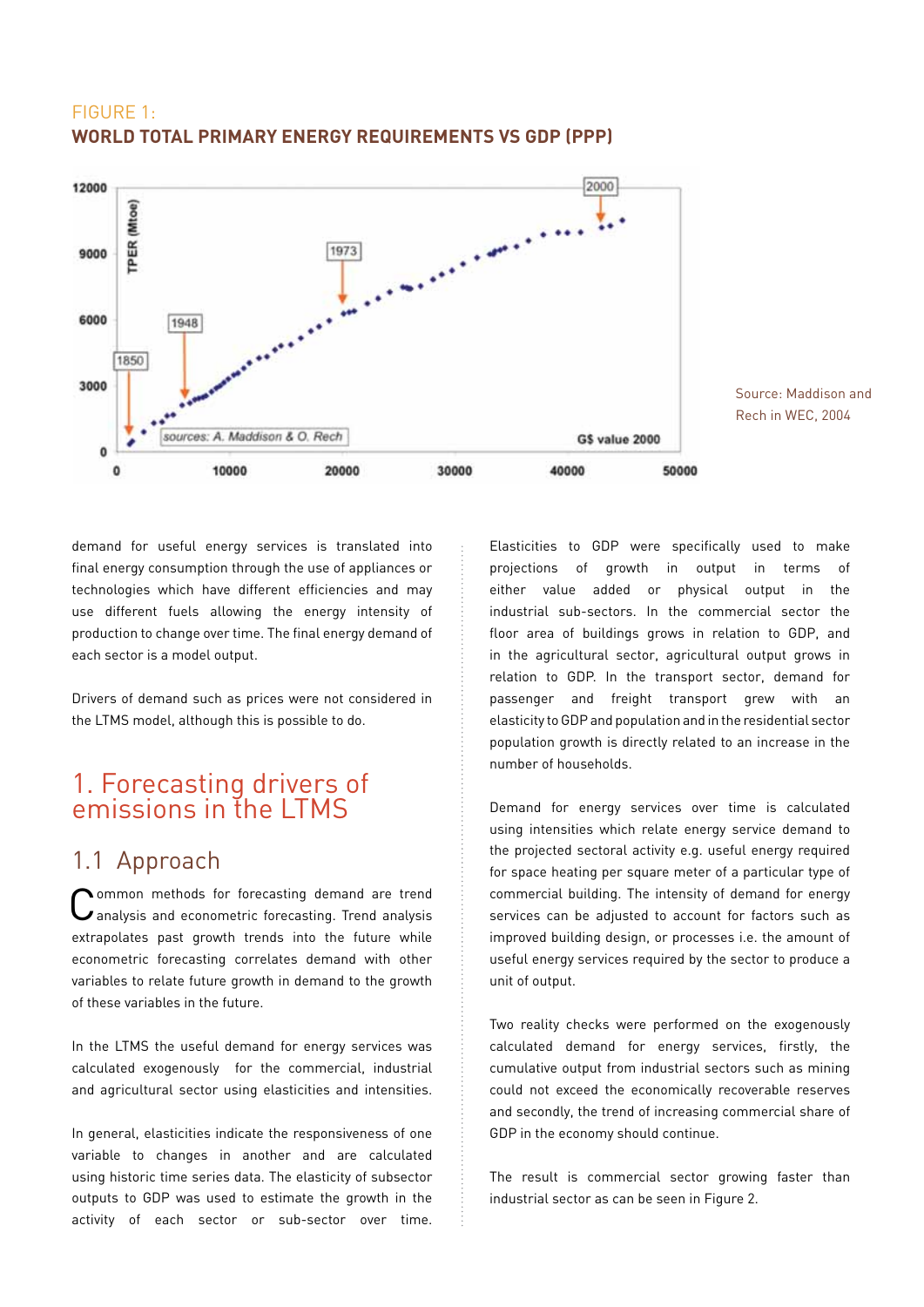#### FIGURE 2: **SECTORAL CONTRIBUTION TO THE ECONOMY LTMS (2006=1)**



The downfall of using elasticities is that there could be a disconnect between the demand for goods from Sector A by Sector B, with insufficient growth in Sector A to supply. Also transport is dependent not only on GDP, but also on where they money is going, i.e. on income in the different income groups.

#### 1.2 GDP Projection

Developing plausible GDP projections for any developing country is challenging. The rate of GDP growth tends to increase and then decrease as countries move along the development path. This tendency is described by the IPCC (2001) in five major stages of economic development, however the profile that this may take is uncertain and there are many factors that influence GDP growth which are not predictable. The GDP projection developed for the LTMS was based on a consensus that was arrived at during a scenario building team (SBT) meeting and as such reflected the political will at the time. The projections therefore take into account the aspirations of the Accelerated Shared Growth Initiative (ASGISA) developed by government. ASGISA laid out a growth plan for the country, where GDP growth rates between 2005 and 2009 would average 4.5% or higher, and between 2010 and 2014 would increase to an average growth rate of 6% (DOE, 2006). To reflect these aspirations the SBT agreed that the GDP growth would peak at 6% in 2020 (Winkler, 2007) and follow the peak and decline trajectory shown in Figure 3. Following the peak, GDP growth rate declines to 2.6% in 2060.

#### FIGURE 3: **GDP GROWTH RATE IN THE LTMS**



### 1.3 Population Projection

opulation growth is impacted by many aspects related to development such as access to health care, education and age of the population. Due to the high prevalence of HIV AIDS in South Africa, which is likely to impact population growth significantly in the coming years, and other socio-demographic factors, how the population will grow over the next 3 decades is a topic of much debate, however it is unlikely that the population growth will be exponential as population growth has been decreasing over the past decade.

The Actuarial Society of South Africa (ASSA) developed a model which projects population growth in South Africa taking into account the impact of HIV AIDS. The

FIGURE 4:

# **OF HOUSEHOLDS**  1,6%

**GROWTH IN POPULATION AND NUMBER**